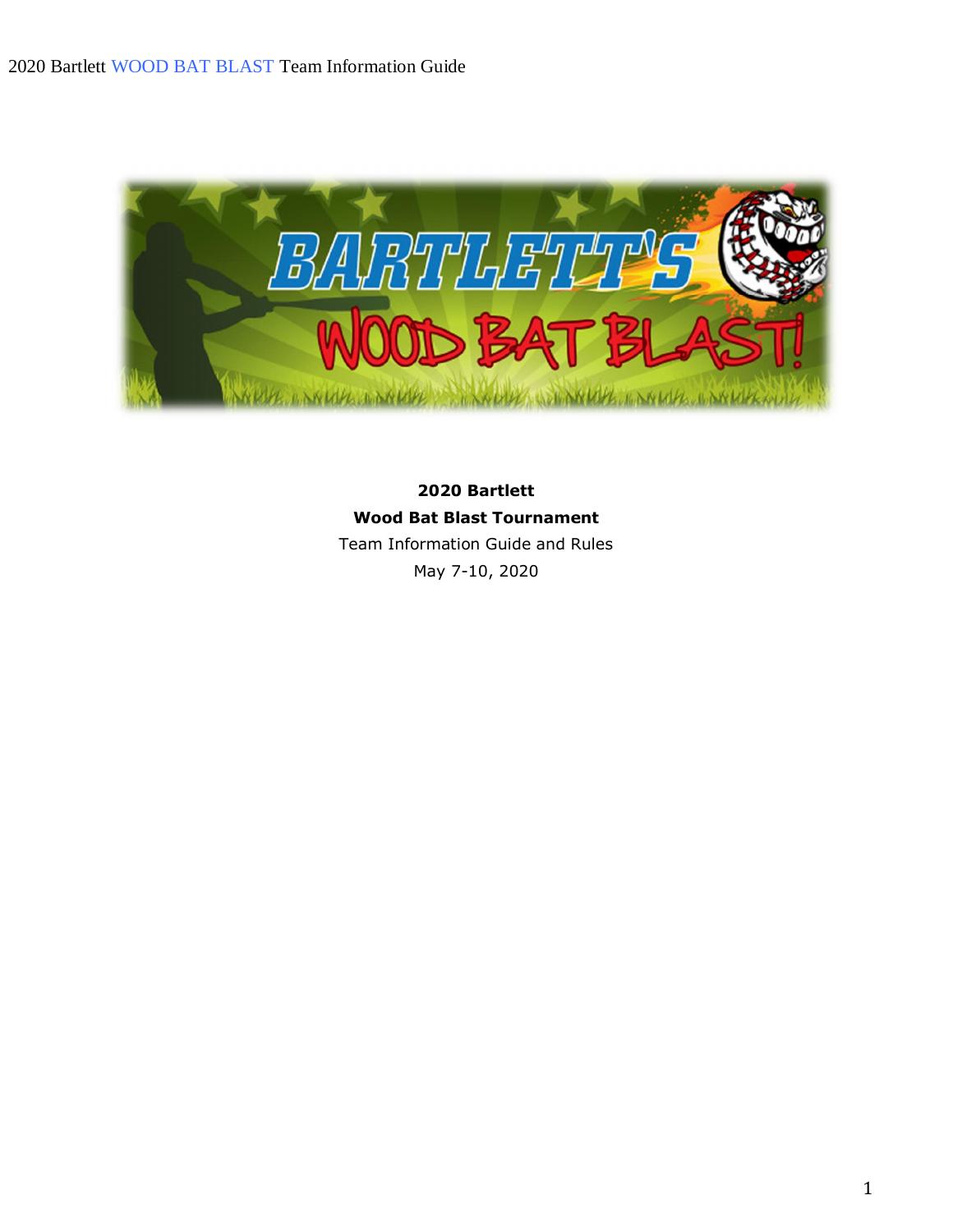Tournament teams,

We would like to welcome you to the 2020 BBSA ANNUAL BARTLETT WOOD BAT BLAST!

This year, we will be hosting 48 teams at the 8U, 9U, 10U, 11U, 12U, and 13U levels. We are looking forward to some great baseball and hopefully some good weather! Below is all of the information you will need for this weekend.

## **Schedule**

The schedule will be posted to our website at www.woodbatblast.com/rules and on our Bartlett Tournaments App (available through Exposure Events, LLC in the App Store and on Google Play and has our logo with WBB below it). Please download and familiarize yourself with the app and ask your team to do the same, as schedules, game results, standings, venue information, brackets (TBD based on pool play results), and schedule updates due to inclement weather will be shared via the app. You can enable text and/or email notifications on the app by clicking "more" in the bottom right hand corner, then clicking on notifications, then filling in the info as needed.

### **Check-In and End of Game Procedures**

*30-60 minutes prior to your first game, please have a team representative check in your team at our information trailer located at Koehler Field* to drop off your information and pick up your complimentary Wood Bat.

### **NOTE**:

- · *If you play your first game at Nature Ridge Park, you will still need to send a representative from your team to check you in at Koehler Field as those two fields are only a few blocks away from each other.*
- · *If you play your first game at Ruzicka Memorial Park, there will be a tournament director onsite and you can check in with them.*

At check-in, we will:

- · **collect your signed team roster form**, which is included at the end of this document and must be completed even if you emailed in your roster as we need signatures on this one
- · **review your insurance information**
- · **check for valid birth certificates**
- · **verify that we have up to date contact info for you**

#### *Your insurance information and birth certificates must be with you at every game.*

Also, please pick up your end of game logs from the trailer when you check-in. *Signed scorecards must be showed to tournament officials within 45 minutes after the end of each of your game or you could be subject to a forfeit. (for games at Trails End a number will be provided for you to text the results to)*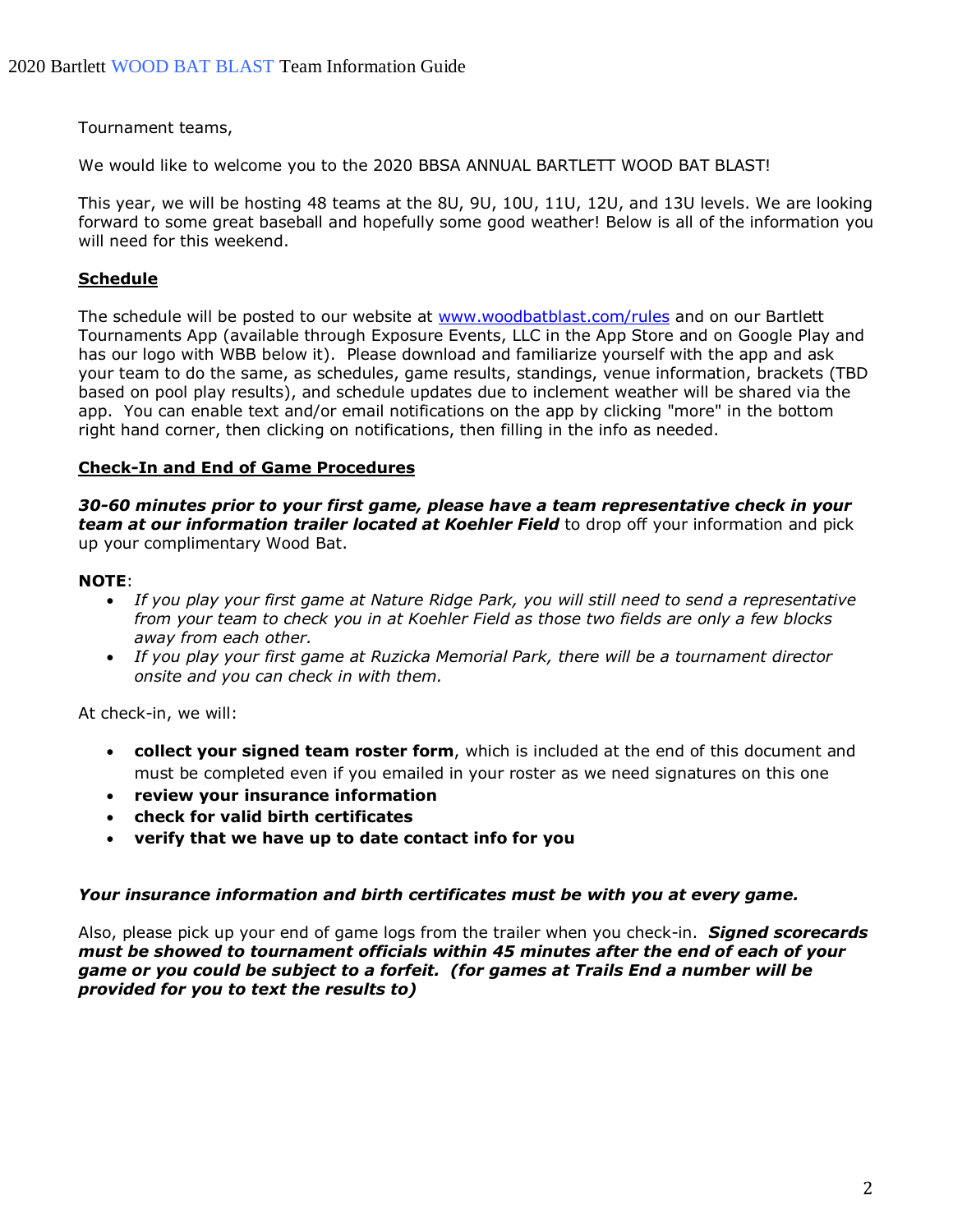### **Rules**

Tournament rules are listed below and are posted in the documents section of the Bartlett Tournaments app and the Rules section of our website at www.woodbatblast.com. If there are any questions about rules, please look for the onsite tournament director in a royal Blue shirt with a B on it or call/text the tournament directors at the numbers below.

#### **Amenities**

We will have a variety of vendors onsite. Our "WOOD BAT BLAST" t-shirts will be on sale for \$15 each (\$20 for 2XL). We will also have a number of quality WOOD BATS for sale so buy them early!! There will be food onsite through our concession stand. We accept cash or credit cards. The park DOES NOT allow grilling or animals in the park or parking lot. Please remind your parents to leave their dogs at home, no matter how cute they think the dog is.

#### **Contacts**

Leading up to the tournament, the best way to contact us is via email at tournaments@bartlettbsa.com.

On game days, please look for the onsite tournament director in a royal Blue shirt with a B on it or call/text the tournament directors at the number below:

Scot Gillmore (847)452-6515 Mike Knobloch (708) 308-0607

Thank you for participating, and we wish you the best of luck this weekend!

Scot Gillmore – Tournament Director Bartlett Baseball Sports Association

Mike Knobloch– Assistant Tournament Director Bartlett Baseball Sports Association

Chris Stephan - President Bartlett Baseball Sports Association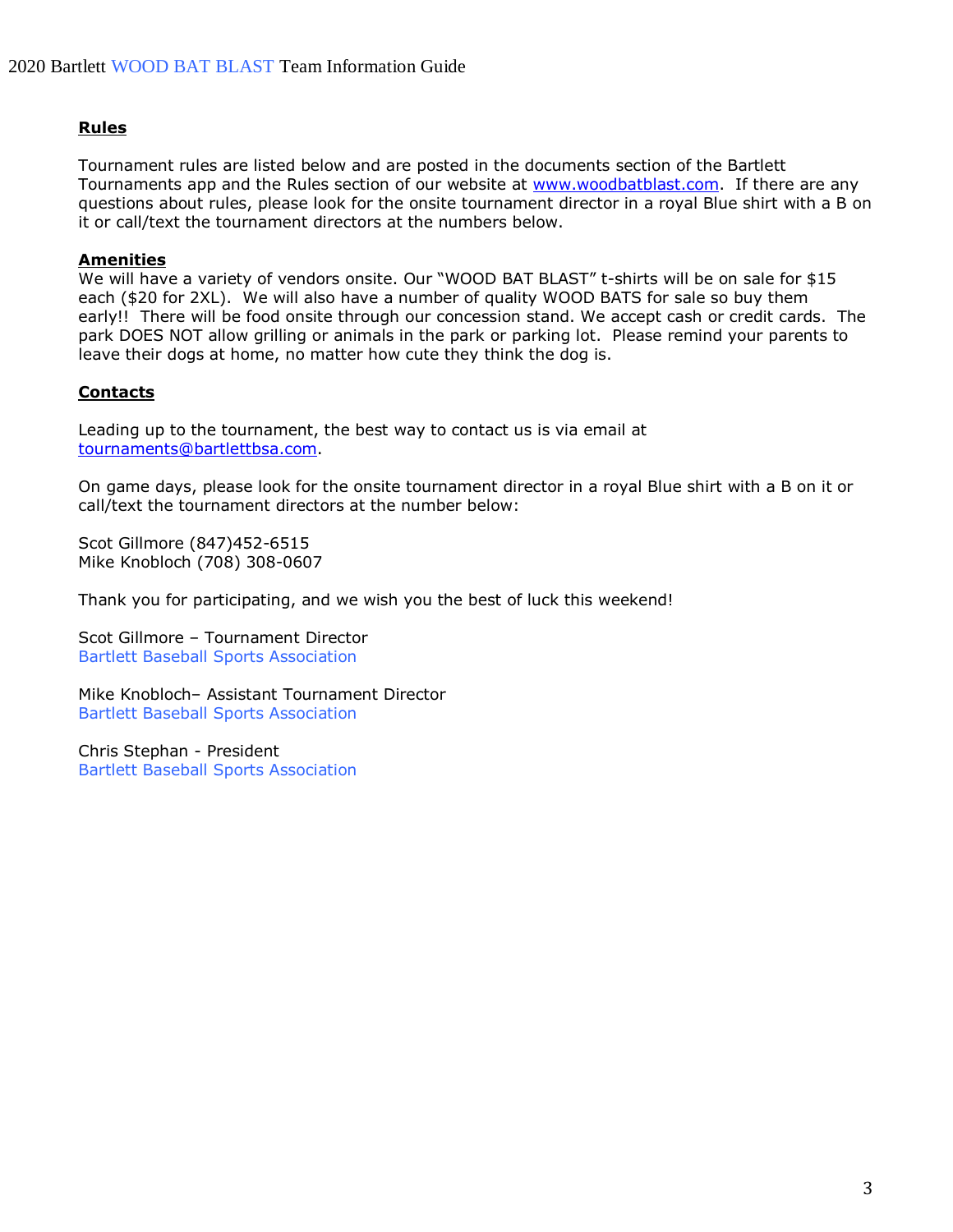## **Tournament Overview & Rules**

- 1) General Rules
	- A. 30-60 minutes prior to your first game, please have a team representative check in your team at our information trailer located at tournament headquarters at Koehler Field to drop off your information and pick up your complimentary Wood Bat.
		- a. If you play your first game at Nature Ridge Park, you will still need to send a representative from your team to check you in at Koehler Field as those two fields are only a few blocks away from each other.
		- b. If you play your first game at Ruzicka Memorial Park, there will be a tournament director onsite and you can check in with them.
	- B. At check-in, each team must provide a completed and signed roster form (included in this document) and proof of insurance. Each team is responsible for its own insurance. Each team must have copies of their player's birth certificates readily available upon the request of the Tournament Director. Questions of age eligibility shall be brought to the attention of the Tournament Director. Such matters will be investigated and resolved as quickly as possible. A team found using an ineligible player would forfeit all games the ineligible player played. The forfeit score shall be 7-0 for tiebreaker purposes.
	- C. No additions will be made to the team roster unless approved by the Tournament Director.
	- D. The Tournament Director will have final say and determination on the playability of the fields based on weather conditions or other circumstances.
	- E. The Tournament Director reserves the right, in the best interest of the tournament, to change the game schedule, time limit, match-ups and/or any other operational aspect of the event if poor weather or daylight conditions interfere with the established game schedule or time capacity.
	- F. In the event of rain, a tournament official will notify teams via the Bartlett Tournaments app. Please have at least one team representative enable text and/or email notifications on the app by clicking "more" in the bottom right hand corner, then clicking on notifications, then filling in the info as needed.
	- G. The BBSA will supply an umpire for each game (2 umpires for Championship games at all levels). Coaches should treat them with respect. With regard to on-field calls, the decision of the umpires shall be final.
	- H. There will be no infield practice. Teams are allowed to play catch in the outfield area if the time allows. Please do not do flip drills into fences or step on foul lines.
	- I. Line-ups must be turned in 15 minutes prior to each game. Changes cannot be made to a line-up prior to the start of the game.
	- J. No animals are allowed at the Wood Bat Blast except ADA approved service animals (note, comfort animals are not ADA approved).

### 2) Refund policy:

- A. A 100% refund, less an \$80.00 registration fee, will be awarded if your team did not play a full game and the tournament is cancelled. Once your team has played a full game, no refunds will be awarded. Once an entry fee is paid for an event, there will be no refunds issued for teams who withdraw for any reason.
- B. Tournament officials will make every effort possible to ensure games are played as scheduled.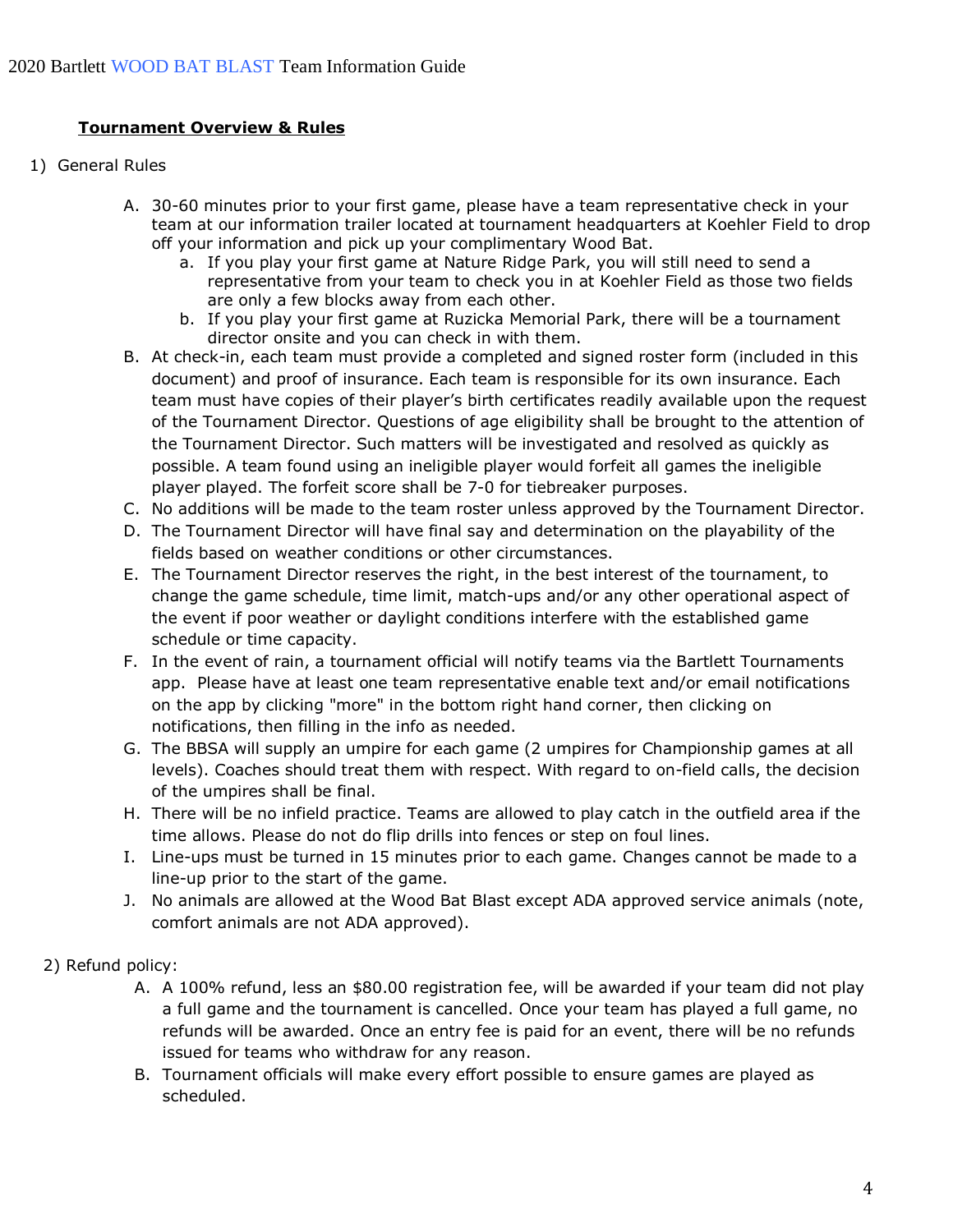- 3) Pre-&Post-Game Conduct
	- A. All teams must be ready to play 30 minutes prior to the start of their scheduled game. Games may begin early if the field is prepared and both teams are ready to begin the game.
	- B. Teams may only hit whiffle balls in the outfield grass or away from populated areas (using nets, etc.) This is for safety reasons, as the parks will be congested with players, coaches, families and fans. Failure to comply with this rule may result in a forfeiture and possible disqualification.
	- C. After completion of a game, please exit the dugouts quickly so that field maintenance can begin preparing for the next scheduled game and the next game's participants can get organized. Team meetings can be conducted away from the field after the dugouts are cleaned.
	- D. Please refrain from eating in the dugouts. Please pick up all bottles and trash after your game and dispose of it in one of the provided trash cans.
- 4) In-Game Conduct
	- A. Manager and coaches are responsible for the conduct of their players, parents and fans. All conduct will be carried out in sportsman-like manner; serious offenses will result in disqualification and removal from the tournament grounds. Use of foul language, alcohol and noisemakers will not be tolerated. Removal from the games will be left to the discretion of the umpire. Should any player, coach or fan be removed from the game, it is up to the umpire and/or Tournament Director if that individual needs to leave the park.
	- B. Players should not throw bats, helmets or any other equipment to display anger, frustration or displeasure. Violators may be removed from the game, at the discretion of the umpire, for flagrant violations.
	- C. Swearing by managers, coaches, players or parents, on and off the field, during games or warm-ups, will be strictly prohibited. Violations during a game may result in immediate ejection.
	- D. Influencing the umpires, for example, yelling "safe" or "out" before the umpire makes a call or openly questioning or complaining about the umpire's call, will not be tolerated and individuals guilty of these things are subject to removal from the tournament grounds.
	- E. Tobacco products are not allowed on tournament grounds.
	- F. Only adult coaches will be allowed to coach in the coaching box and must remain in the coaching area when coaching the base paths.
	- G. For pool games and pool Championship Games, a coin flip prior to the game will determine the home team. For the seeded brackets, playoff and championship games, the higher seed will be the home team.
	- H. The home team will be designated the official scorekeeper and will keep the book. Both teams are to confirm the score every 1/2 inning. If an electronic scoreboard is available, the team closest to the controls will operate the scoreboard.
	- I. Game record forms (aka scorecards) will be provided at check-in. The game record form must be signed by both teams and must be submitted to the tournament headquarters within 60 minutes of game completion. Failure to do so may result in forfeiture. The forfeit score shall be 7-0 for tiebreaker purposes.
	- J. Protests will not be allowed. All decisions made by the umpire(s) will be final.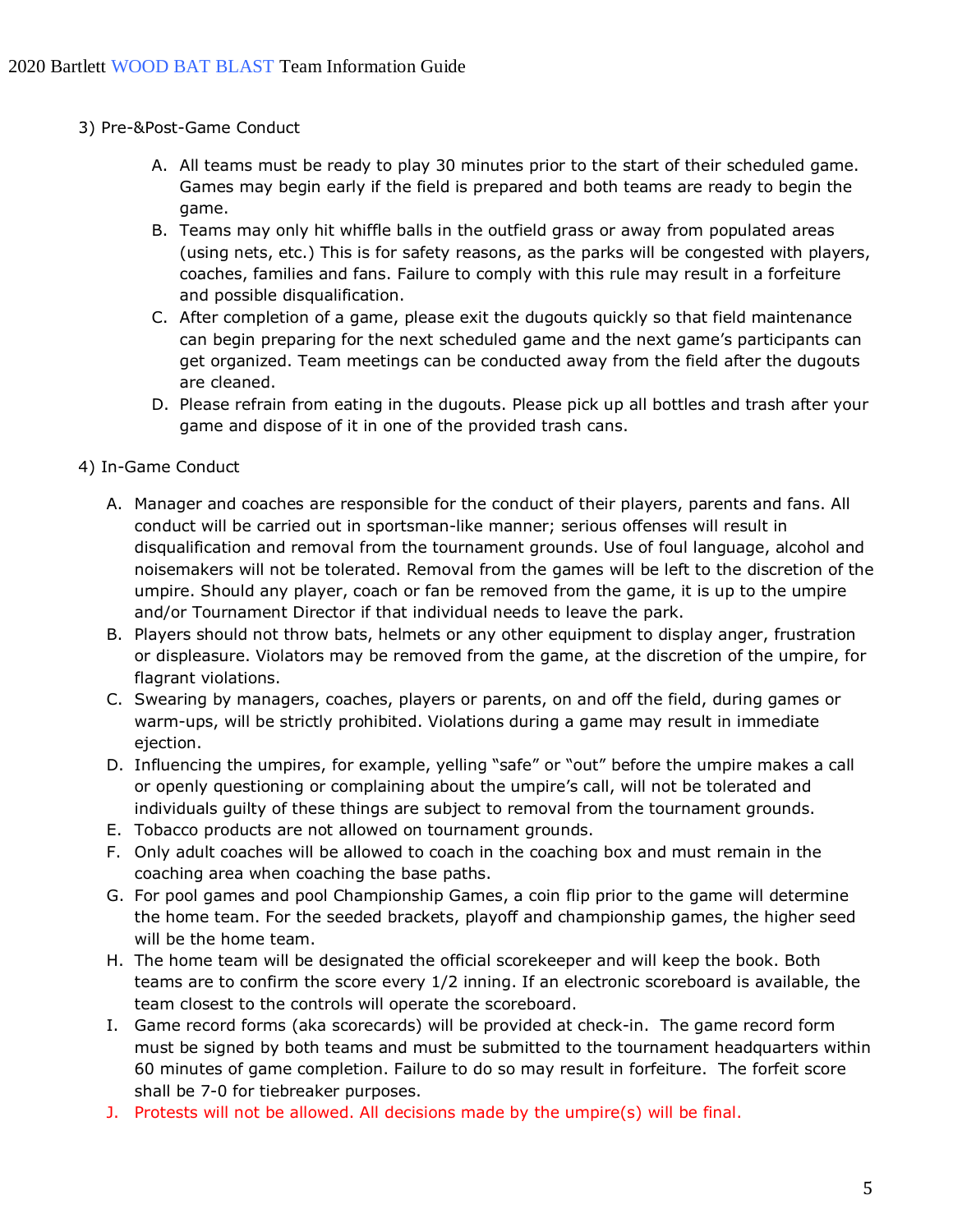- K. Games are considered official after the completion of 4 innings of play. The tournament Director may alter a complete game to 3 innings due to weather.
- L. For Pool Play, teams will not start a new inning after 1 hour and 30 minutes. There is a hard stop at 1:45 hours.
- M. Playoff games will not begin a new inning after 1 hour and 45 minutes. There is no hard stop in playoff games. Championship games will not have time limits.
- N. A game tied at the end of the allotted time in pool play shall end in a tie.
- O. During Pool Play, if the game has not reached its final inning per the rules and the time limit expires, the score will revert back to the previous complete inning. Teams will not be allowed to stop play to artificially affect runs allowed or run differential for pool play.
- P. Should any bracket or playoff game be tied at the end of regulation, the following speed-up rules shall occur: (AKA - The California Rule)
	- a. The last batted out for the previous inning will begin the new inning on second base.
	- b. Each subsequent batter will begin their at-bat with a 1-1 count (1 ball, 1 strike).
	- c. The California Rule is not applicable for Championship games.
- Q. If, in the judgment of the umpire, a team is attempting to delay the game in order to reach the game time limit, the following penalties may be assessed:
	- a. 1st Offense: A warning will be given to the manager.
	- b. 2nd Offense: An automatic out will be recorded in offending team's next at-bat.
	- c. 3rd (and final) Offense: The game will be forfeited.
- R. A forfeited game will be recorded as a 7-0 shutout.
- S. Any team forfeiting a pool game will automatically be disqualified from participating in the play-offs or Championship games and the next eligible team will advance.
- T. Forfeiture in the play-offs or Championship rounds will result in elimination.
- U. Any one ejected from a game is also ejected from entire the tournament and must leave the entirely or their team will forfeit.
- 5) Tie-breakers
	- a. Tie-breakers for all seeds from pool play will be determined in the following order:
		- i. Overall pool record
		- ii. Head-to-head result (if only 2 teams are tied after pool play)
		- iii. Total runs allowed
		- iv. Run differential (runs scored runs allowed = run differential) 1. Max run differential in an individual game is 7.
		- v. Total runs scored
		- vi. Coin flip
- 6) Bat Restrictions
	- A. The bat must be wood, composite handle is OK. One wood bat will be provided to each team at check in to the tournament and additional bats will be available for purchase.
- 7) Rostered Coaches
	- A. Limit of two (2) team coaches in addition to a team manager and a team scorekeeper will be permitted in the dugout at any one time. Only two (2) base coaches will be allowed on the field at any time when a team is batting. No player can coach a base.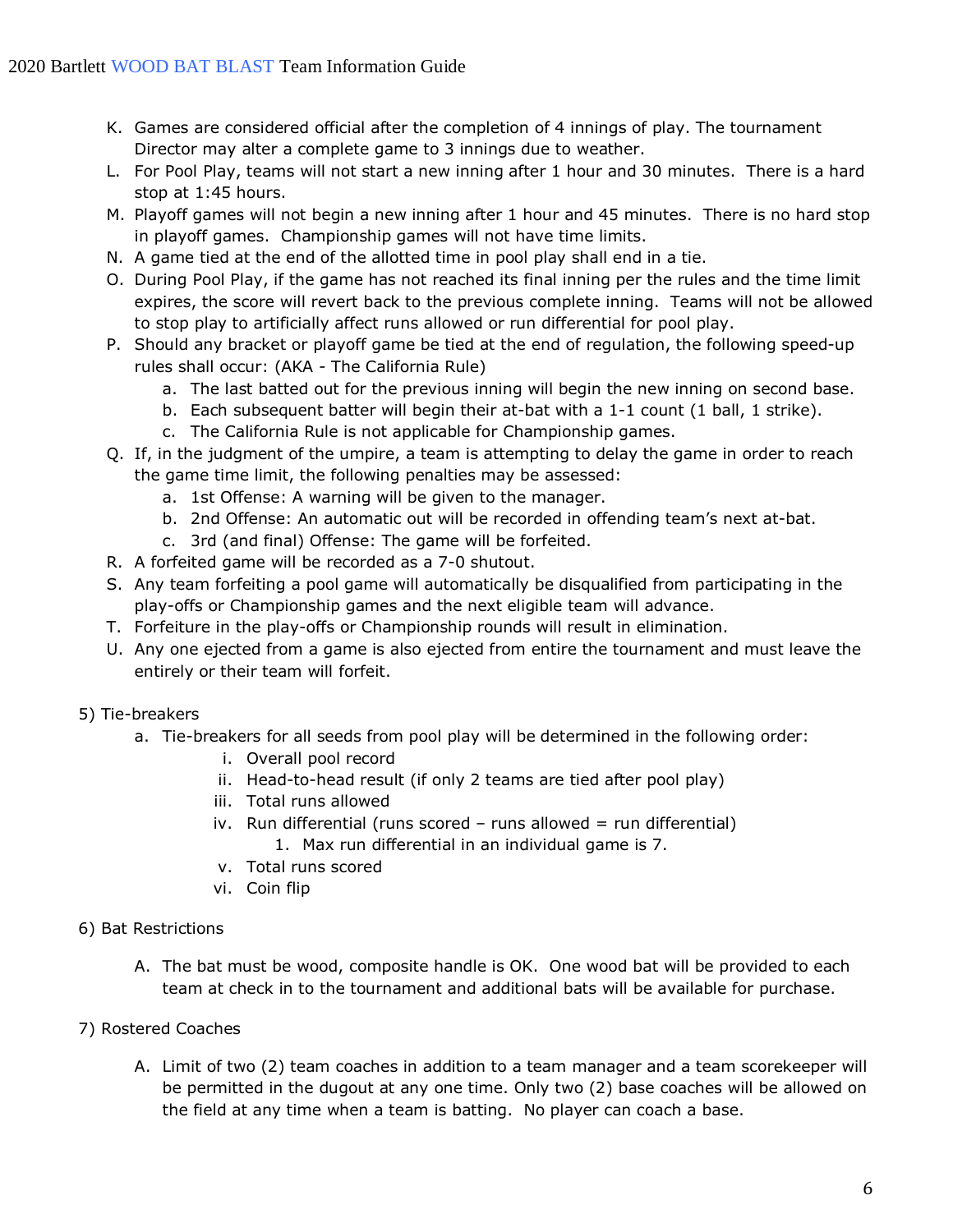- 8) Game Structure
	- B. Game length:
		- a. 8U-11U games are six (6) innings long or within allotted time frame (see section 4.L above), whichever occurs first.
		- b. 12U-13U games are seven (7) innings long or within allotted time frame (Section 4.L above), whichever occurs first.
	- C. 8U, 9U and 10U are played on 46/60 fields, 11U and 12U are played on 50/70 fields, 13U is played on 54/80 fields.
	- D. Home team is determined by coin flip prior to the start of each pool game. Higher seed is Home team in all playoff/bracket games.
	- E. Each team must be ready to play 30 minutes prior to the start of their scheduled games. There will be no infield practice allowed prior to games.
	- F. Eight players are needed to avoid forfeiture of a game. If a team cannot field a team of eight at game time, the game is forfeited.
	- G. Warm-ups prior to each half inning will be allowed during pitcher warm-ups, but is solely allowed at the discretion of the umpire. Warm-ups for fielders other than the pitcher will not be allowed after the 1 hour 30 minute mark, or if the game is in extra innings.
	- H. Slaughter Rule for all divisions is in effect when a team is up by 12 runs after the completion of 3 innings, 10 runs after the completion of 4 innings and by 8 runs after the completion of 5 innings.
	- I. Each team must provide lineup cards to the opposing team. It must include first and last name and uniform number for every player (no nicknames).
	- J. Chanting, singing or other distracting noises during the pitcher's wind-up are NOT allowed. Normal "positive" cheering from the bench is allowed and encouraged.
	- K. Full baseball rules apply including: Lead-offs, balks, and dropped third strikes for 11U, 12U, and13U. One balk warning will be given per pitcher per game for 11U-13U. There will be no lead-offs, balks, dropped third strikes, or delayed steals for 8U, 9U and 10U. The umpires will cover these during ground rules.
	- L. The infield fly rule is in effect with runners on 1st and 2nd or 1st, 2nd and 3rd and less than two (2) outs. Runners can advance at their own risk (they must tag up if the ball is caught).
	- M. Anyone under the age of 18 must wear a catcher's mask, throat guard and protective cup while warming up the pitcher before, during or after game. NO exceptions.
- 9) Base Running
	- A. Runners must attempt to avoid contact at any base where the defensive player has or is about to receive the ball to make a play (there is no must slide rule). Runners do not have to slide if no play is being made at the base. Head first slides are legal in 13U (they are illegal in 8U-12U).
	- B. If there is contact, and in the umpire's judgment, the contact interfered with the fielder making the play, the runner shall be called out. The ball is dead and no other runners may advance.
	- C. If there is contact away from the play, which, in the umpire's judgment, was deliberate or malicious, the runner, if at fault, shall be called out. At the umpire's discretion the runner may also be removed from the game. If there is deliberate or malicious contact away from the play, which, in the umpire's judgment was the fault of the fielder, the runner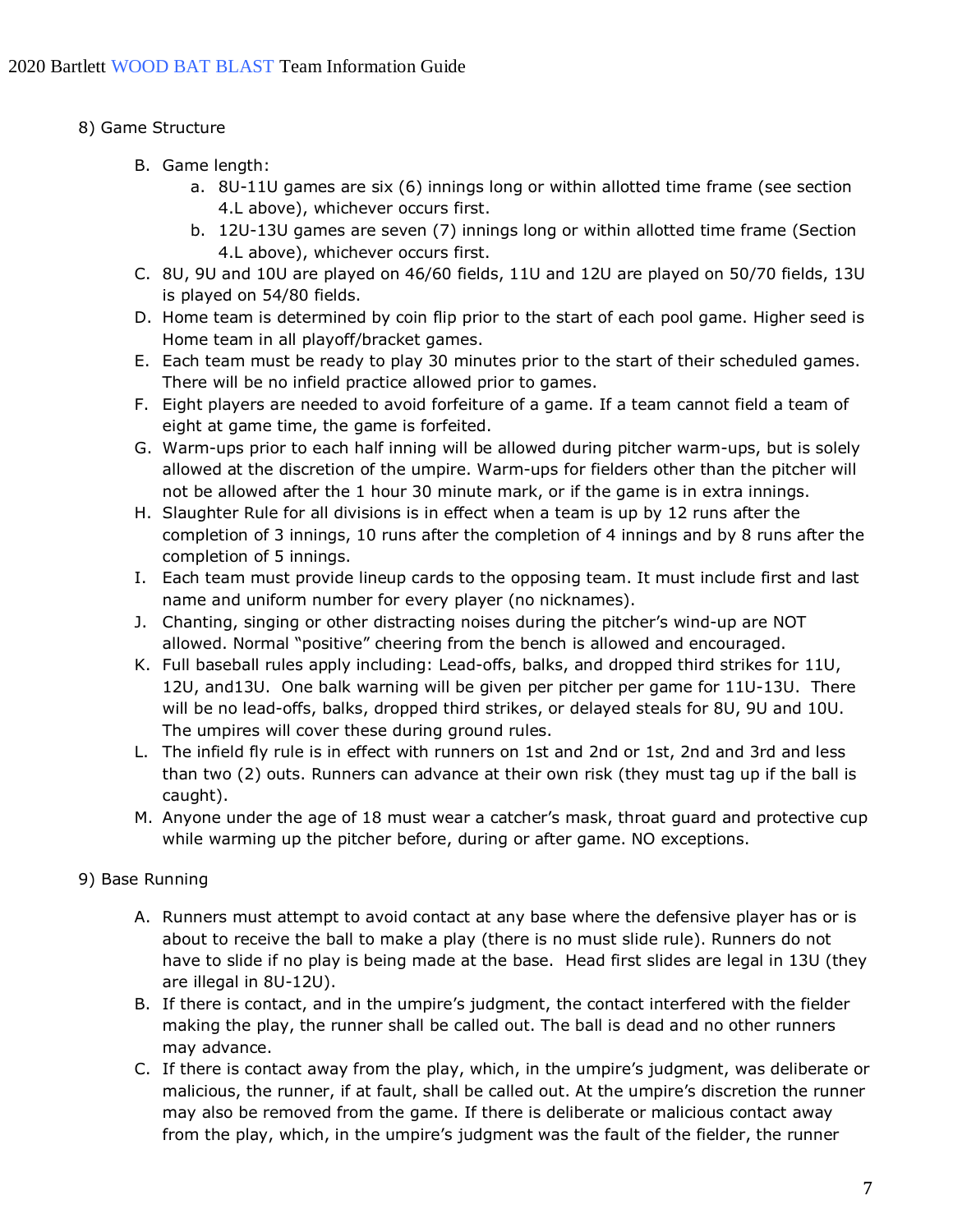shall be awarded a minimum of one base. At the umpire's discretion, additional bases may be awarded to the runner, and the fielder may be subject to removal from the game. If there is incidental contact, which, in the umpire's judgment was accidental and did not ultimately interfere with the play, no call shall be made.

- D. Obstruction occurs when a defender blocks or impedes the path of the base runner. If the umpire observes obstruction, the umpire can award the runner the base(s) he/she would have reached in the umpire's judgment. If a player advances after being obstructed upon and is tagged out at a subsequent base then he will be ruled out.
- E. Courtesy runners are allowed at any time for all catchers and pitchers of record. The pitcher and catcher of record are the pitcher and catcher of the defensive inning following that at bat. Courtesy runners are also allowed if there is an injury to a player. The courtesy runner must be the last batted out.
- F. 8U and 9U may not steal home (there is a wall at  $3^{rd}$  base).
	- a. A runner may only advance to home on a hit, walk (with bases loaded), or if a play is made on them.

# 10) Batting

- A. Roster batting (continuous batting order) is in effect every game.
- B. If a team has more than 12 players you have the option to play with 12 and substitute the extra players in once per game. Players that are substituted for can not return and a player will pitch can not be involved in the substitutions.
- C. Bunting is allowed at any time for 8U-13U.
- D. Batters who show bunt must either bunt or take the pitch. The batter may not swing the bat at the ball. Batters will be called out whether they make contact with the ball or not on a fake bunt and swing.
- E. Batters may not throw bats. The first infraction will result in a team warning. The second instance per team shall result in "no pitch" and the batter will be called out. A third infraction shall result in the player being removed from the game.
- F. Late arrivals to a game will be placed at the end of the batting order. If a player is injured and cannot bat for his designated spot in the order, he must leave the game and no out will be recorded.
	- a. Exception: If there are only eight (8) players left in the lineup, an out will be recorded for the 9th spot. Also, if a player is ejected, an out will be recorded when his turn comes up, regardless of the amount of batters in the lineup still remaining.
- G. If a player replaces an injured batter before the injured batter's at bat is finished, the new batter will inherit the injured batter's count.
- 11) Pitching and Defense
	- A. Pitching limitations:
		- a. 8u-11u: Two (2) innings per game.
		- b. 12u-13u: Three (3) innings per game.
	- B. If you throw a pitch in an inning, it will be recorded as an inning pitched.
	- C. A pitcher may not be removed and brought back in to pitch during the same game.
	- D. Pitchers in violation of the pitching rules shall be considered ineligible and an automatic forfeit will result for the violating team.
	- E. The pitcher must start and deliver the ball from the pitching rubber.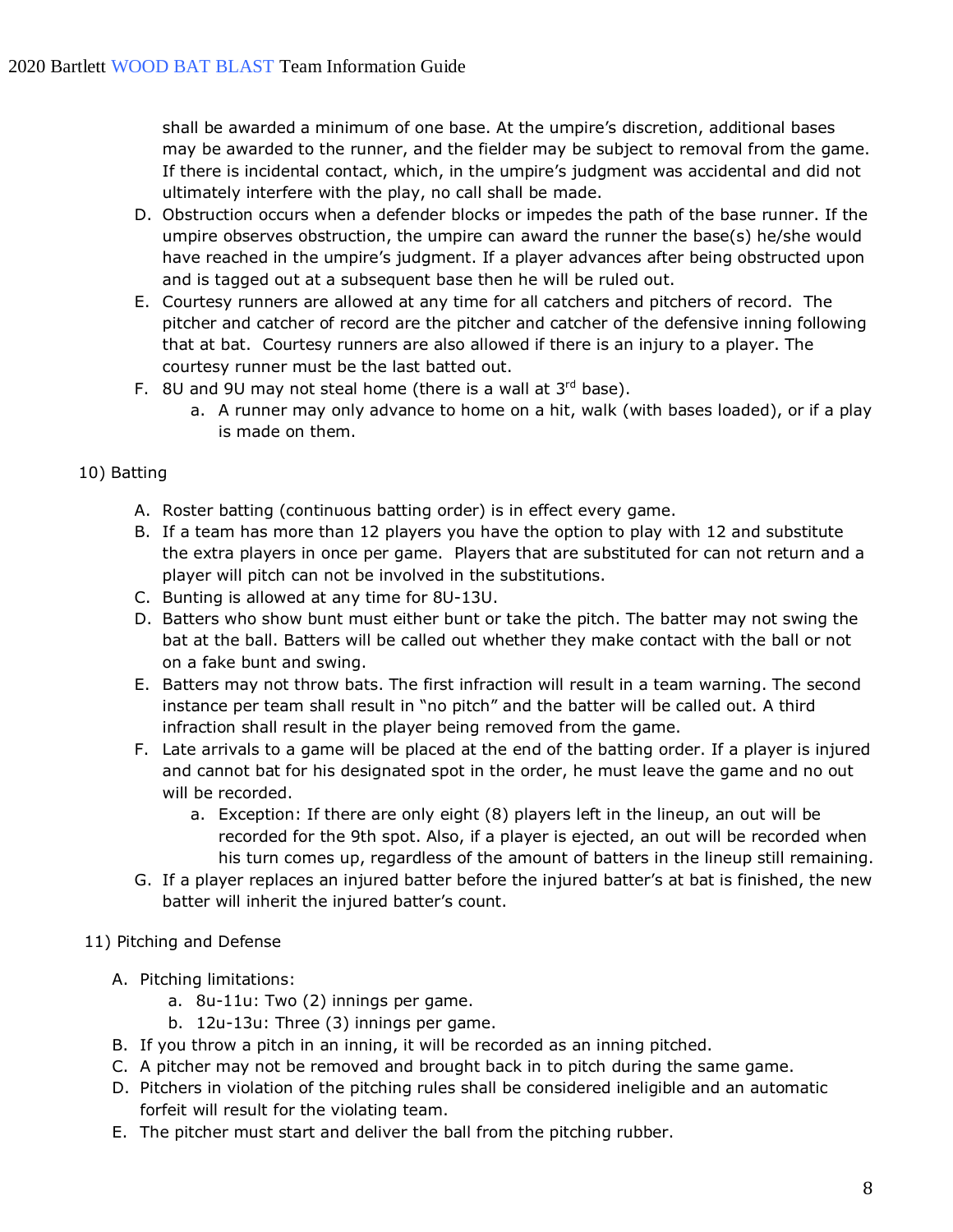- F. There will be no pitches thrown to intentionally walk a batter. Notify the umpire, and the batter will be awarded first base. Can only be done before the first pitch to that batter is thrown.
- G. A pitcher will be allowed 8 warm-up pitches in the first inning and 6 warm-up pitches each of the following innings. New pitchers entering during an inning will be allowed 8 warm-up pitches. Coaches are allowed to warm up pitchers.
- H. The second trip to the mound in the same inning must result in a pitcher substitution. Injuries to defensive players other than the pitcher shall not be considered a trip to the mound unless there is strategic discussion.
- I. Teams are allowed free defensive substitutions to encourage maximum player participation. Managers should inform the umpire and the opposing team before a game if a player must leave during a game. If a player leaves during a game, that player will be skipped in the batting order and no out will be recorded unless a team only has 8 players after they leave (than an out is recorded in their batting spot).
- J. Any infielder that fake tags a runner when no throw is made will receive a team warning. Subsequent occurrences may result in the fielder being ejected from the game.
- K. Balks:
	- a. 8U/9U/10U division: no balks
	- b. 11U/12U/13U division: one balk warning per pitcher, per game
- L. Hit batters: 2 per inning, 3 per game, and after reaching the limit, the pitcher must be removed.
- 11) Equipment:
	- A. No Metal spikes are allowed in 8U-12U. Metal spikes are allowed in 13U.
	- B. Batters on deck, hitters, and base runners must wear helmets.
	- C. There will no warming up behind the dugout. Pitchers can warm up down the first or third base foul line, in foul territory, throwing away from home plate. The catcher must have a mask and throat guard on and another player or coach must be positioned to protect the pitcher. Coaches may warm up pitchers, but another player or coach must be positioned to protect the pitcher.
	- D. Players may not wear jewelry that is determined to be a safety issue by the Umpire or Tournament Director.
	- E. Pitchers may not wear white arm bands or white sleeves.
	- F. For safety reasons, all players must wear a protective cup. Catchers must wear protective catcher's equipment including a dangling throat guard and a protective cup.
	- G. Only tournament provided baseballs will be used during any game.

Thanks again for your participation! We look forward to a great baseball weekend!

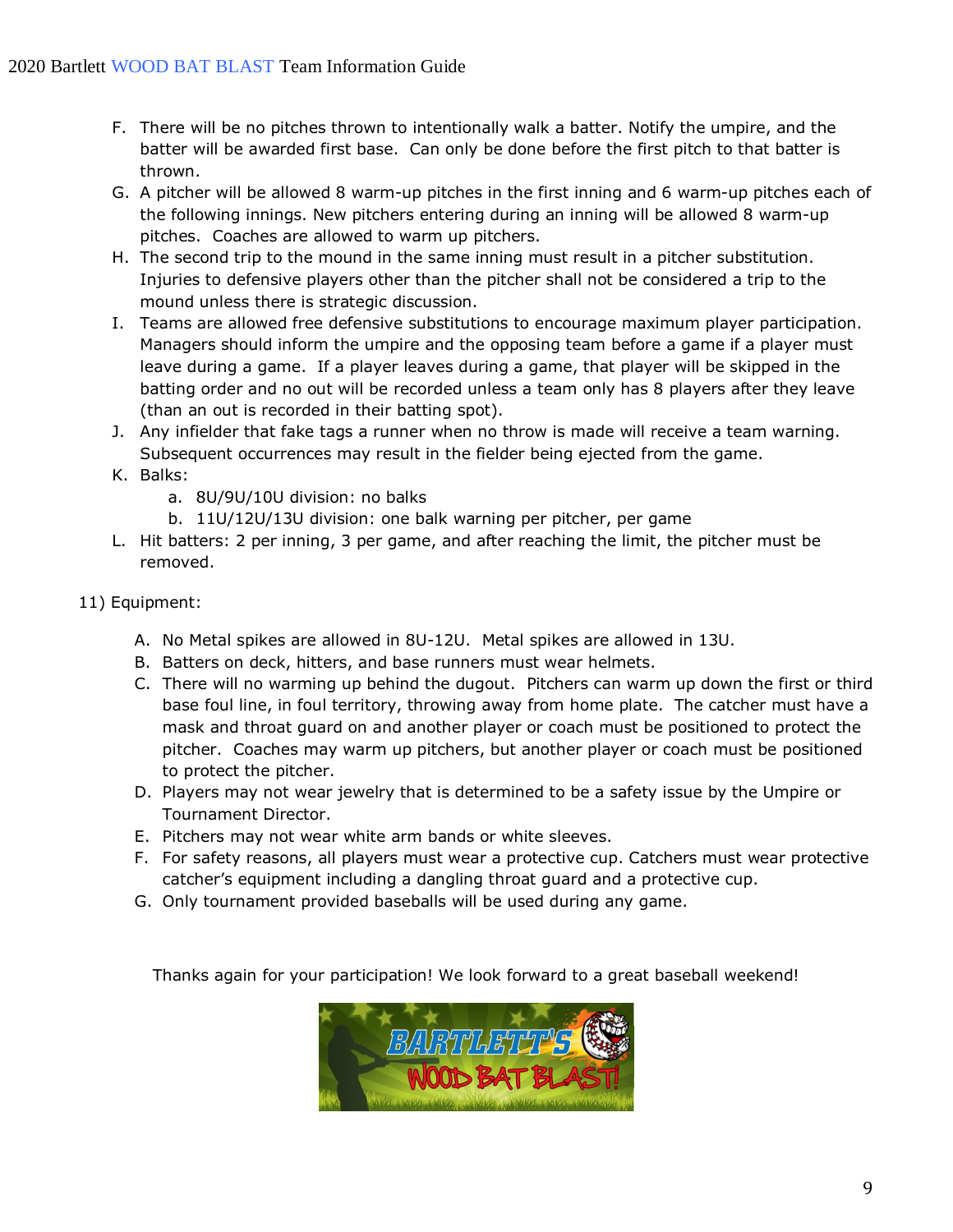| <b>TEAM NAME:</b>          |  |
|----------------------------|--|
| <b>LOCATION:</b>           |  |
|                            |  |
| <b>TEAM PARENT/ PHONE:</b> |  |
|                            |  |

#### **PLEASE READ BEFORE SIGNING**

In consideration of being allowed to participate in any way in the BBSA Travel Baseball athletics/sports program, related events and activities, the undersigned acknowledges, appreciates, and agrees that: The risk of injury from the activities involved in the program is significant, including the potential for permanent paralysis and death, and while particular rules, equipment, and personal discipline may reduce the risk, the risk of serious injury does exist; and,

I KNOWINGLY AND FREELY ASSUME ALL SUCH RISKS, both known and unknown, EVEN IF ARISING FROM THE NEGLIGENCE OF THE RELEASEES or others, and assume all full responsibility for my participation; and, I willingly agree to comply with the stated and customary terms and conditions for participation. If, however, I observe any unusual significant hazard during my presence or participation, I will remove myself from participation and bring such to the attention of the nearest official immediately; and, I, for myself and on behalf of my heirs, assigns, personal representatives and next of kin, HEREBY RELEASE AND HOLD HARMLESS THE BBSA, their officers, officials, agents and/or employees, other participants, sponsoring agencies, sponsors, advertisers, and if applicable, owners and lessors of the premises used to conduct the event ("Releases"), WITH RESPECT TO ANY AND ALL INJURY, DISABILITY, DEATH, or loss or damage to person or property, WHETHER ARISING FROM THE NEGLIGENCE OF THE RELEASEES OR OTHERWISE.

I HAVE READ THIS RELEASE OF LIABILITY AND ASSUMPTION OF RISK AGREEMENT, FULLY UNDERSTAND ITS TERMS, UNDERSTAND THAT I HAVE GIVEN UP SUBSTANTIAL RIGHTS BY SIGNING IT, AND SIGN IT FREELY AND VOLUNTARILY WITHOUT ANY INDUCEMENT.

PARENTS/GUARDIANS SIGNATURE SHOULD BE ON THE SAME LINE AS PLAYER'S NAME APPEARS ON THIS ROSTER. By signing this roster, parent or legal guardian agrees to the above statements and verifies that the date of birth is correct. Parent or legal guardian of each youth player must sign below. FOR PARTICIPANTS OF MINORITY AGE: This is to certify that I, parent/legal guardian with legal responsibility for this participant, do consent and agree to his/her release as provided above of all the Releases, and, for myself, my heirs, assigns and next of kin, I release and agree to indemnify the Releases from any and all liabilities incident to my minor child's involvement or participation in these programs as provided above. EVEN IF ARISING FROM THEIR NEGLIGENCE.

TEAM MANAGER'S AFFIDAVIT - I, the manager of the above team, do hereby state that all of the information supplied is correct to the best of my knowledge that all of the parents or guardians signed the above in their own handwriting. I further agree that each player is eligible to compete with my team in the BBSA Travel Baseball program in accordance with the rules governing that sport.

MANAGER'S SIGNATURE: DATE:

| ٦٨<br><b>ノハ ㄴ.</b> |  |
|--------------------|--|
|                    |  |

IMPORTANT - Each team manager shall be responsible to keep legal copies of birth certificates, etc., at all times in case of protest.

BBSA DIRECTOR'S APPROVAL - The above team is registered and has qualified to participate in this event. SIGNED:

BBSA TOURNAMENT DIRECTOR